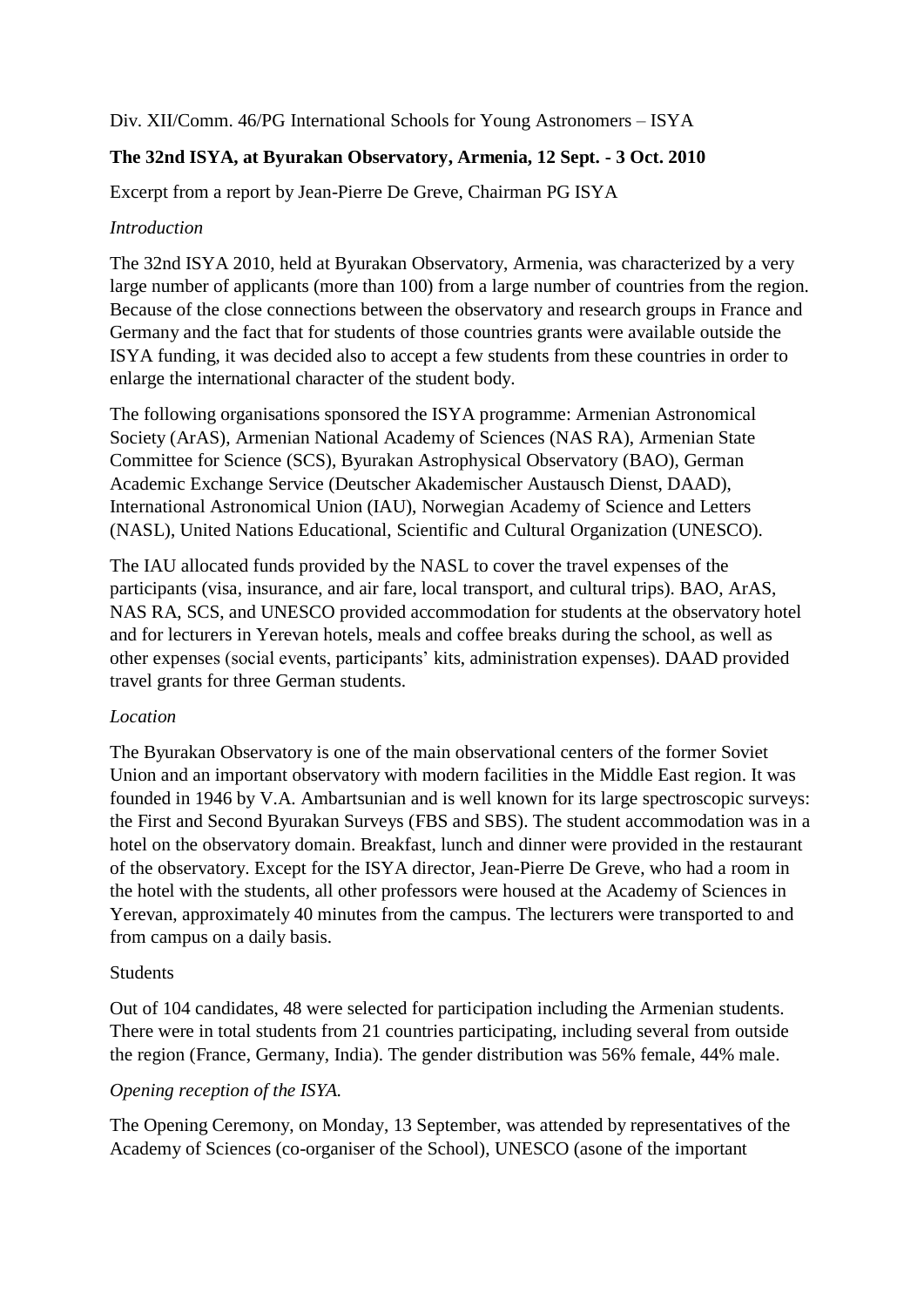sponsors) and the Ministry of Education. National televi- sion was present to record the event for the news. A welcome dinner was held in the evening.

### *Programme*

In total, there were 18 lecturers from 11 countries. A special guest lecture was given by Prof. Gennady Bisnovaty-Kogan, one of the members of the international jury of the Ambartsunian Prize. Lectures started at 9:30 am and finished at 6:00 pm. Several lectures were also followed by labs to exercise the presented material. Each lecture or lab lasted 90 minutes. There were two teaching slots in the morning, and two in the afternoon, each separated by a coffee/tea break of 30 minutes. The lunch break lasted from 1:00 pm till 2:30 pm.

Thanks to the Faulkes Foundation, ISYA had access to the 2 meter robotic Faulkes telescopes on Maoui, Hawai (FTN) and in Australia (FTS), (with special thanks to the appreciated support of Paul Roche). Unfortunately, due to weather conditions, maintenance, and extracurricular school activities, only one 1:30 hour slot out of the four that were scheduled could be used on FTN. As extra support, we were also allowed to use the Australian back-up for that night, adding an extra hour on FTS.

Additionally, students could carry out observations at night, using the spectrograph on the 0.5 m telescope of the observatory (27 hrs, thanks to Arthur Amirkhanian, Head of small telescopes), and in the last week, using also the 2.6 m telescope.

In the last week, students could give a talk, either individually or in group, in two dedicated slots of 1:30 hours. Several of the students consulted Jean-Pierre De Greve for the content of their powerpoint presentation. The presentations took place on 2 slots of 1.5 hours on Thursday 30 Sept. and Friday 1 Oct. For each student, 15 minutes were foreseen for the presentation and the discussion.

Additionally, two students from Turkey, Hüsne Dereli and Evrin Kiran, gave a presentation of their research on Monday 27 Sept. The lecturers agreed that the presentations were well prepared and of high quality.

A special seminar was given on 2 topics related to the scientific career: "How to write and publish a research paper," and "Applying for a position" (J.P. De Greve, Belgium)

# *Closing and evaluation*

On the last day, students completed a 4 page evaluation sheet. A selection of the best photos taken by the students, composed by one of the students, was shown. In the following closing ceremony, the students received their certificate of participation in the ISYA-2010. Many prizes were also awarded for special actions: most active student, winner of the quiz, winning team in the sport competition, best presentation, best photograph ….

# *Social programme*

The social programme included a tour of the Byurakan Astrophysical Observatory (Monday, 13 Sept., 16:30-18:30), the welcome dinner (Monday, 13 Sept., 19:00-21:00), the Viktor Ambartsumian International Prize Award Ceremony in Yerevan (Saturday, 18 Sept., 11:00- 12:00), the ISYA-2010 banquet (Thursday, 30 Sept., 19:00-22:00), Armenian sightseeing excursions (two weekends, 18-19 and 25-26 Sept.), as well as sports games and competitions.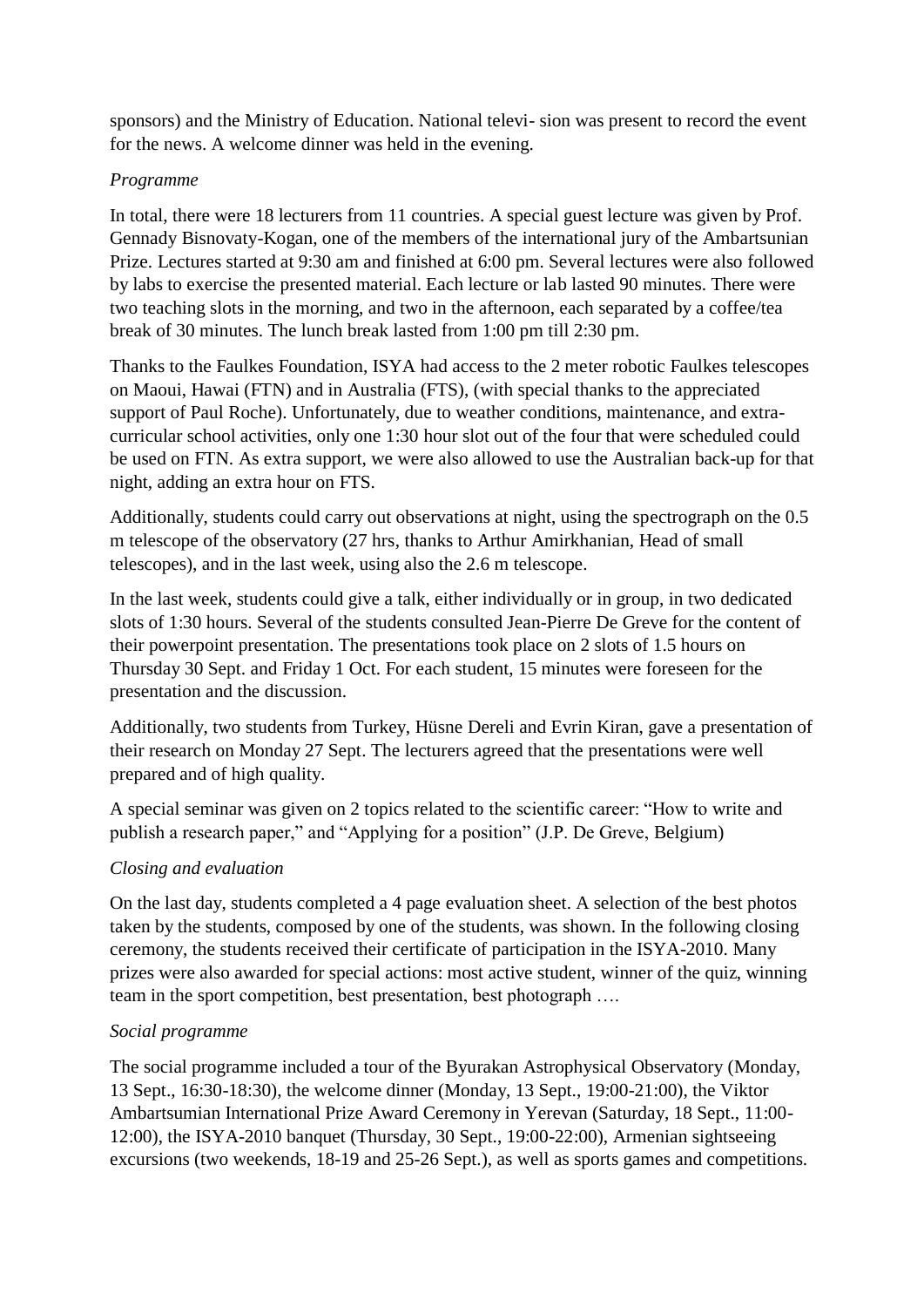The tours organized for the weekends were the following:

YEREVAN CITY TOUR (Saturday, 18 Sept.).

LAKE SEVAN (Sunday, 19 Sept.). Lake Sevan, the gem of Armenia, is a wonder of nature, located 60 km from Yerevan up a highway which cuts northward through mountains and rocks, at 2000 m above sea level.

GARNI and GEGHARD (morning of Saturday, 25 Sept.). The Sun Temple of Garni (built in the Roman style, very like the Greek Parthenon) is 28 km from Yerevan. There is an architectural complex of the 3rd century B.C. The temple itself was built in the 1st century A.D. by the Armenian King Tiridates. 6 km from Garni, there is a fantastic example of medieval Armenian architecture, the Geghard Cave Monastery. Its first mention is found in the 4th century, but the main cathedral was built in 1215.

ECHMIATZIN and ZVARTNOTS (afternoon of Saturday, 25 Sept.). This excursion explored the old city of Echmiatzin, the former capital of the Kingdom of Armenia (in the II-IV centuries). Echmiatzin is 20 km from Yerevan, in the Ararat Valley - the granary of Armenia. The Cathedral is Echmiatzin's main attraction. Echmiatzin is the centre of the Armenian Apostolic Church and all the Armenian eparchies.

AMBERD, TEGHER, and ORGOV (Sunday, 26 Sept.). There are wonderful sightseeings in the Ashtarak District, around Byurakan. There is the famous picturesque Amberd fortress. In 10-11 centuries it was a well-built settlement and one of the important military strong points of the Armenian Bagratouni kings. Here in 1026, the St. Astvatzatzin church was built. Amberd is at a height of 2,300 metres above sea level. The Institute of Radiometric Measurements is located in Orgov. Its main instrument is a 54 m Spherical Radio telescope, which is correlated with a 2.6 m optical telescope, working as a radio-optical telescope (ROT). The institute has also a 16 m radio dish, time service, etc